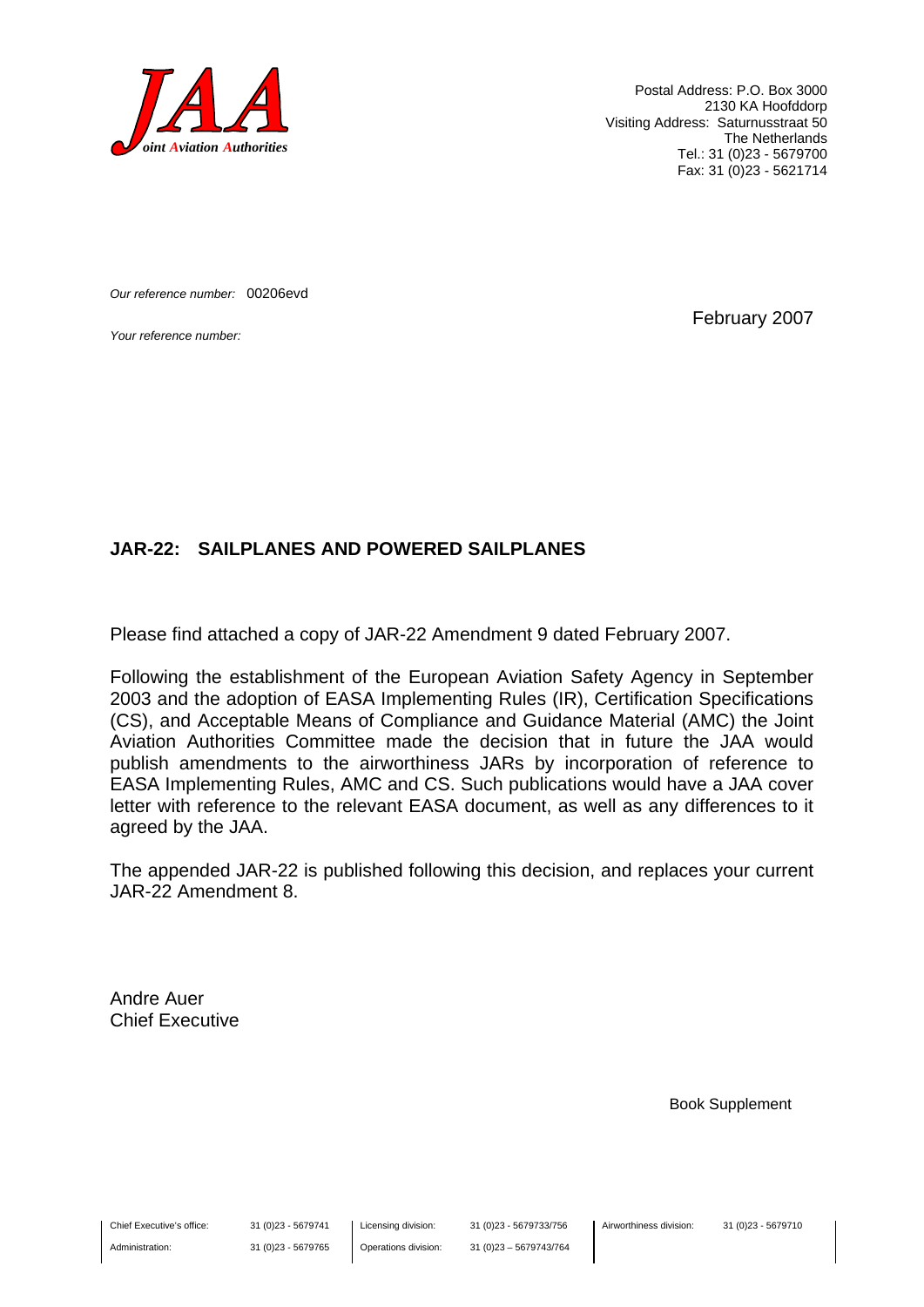# **Joint Aviation Requirements**

## **JAR–22**

**Sailplanes and Powered Sailplanes** 

**Joint Aviation Authorities**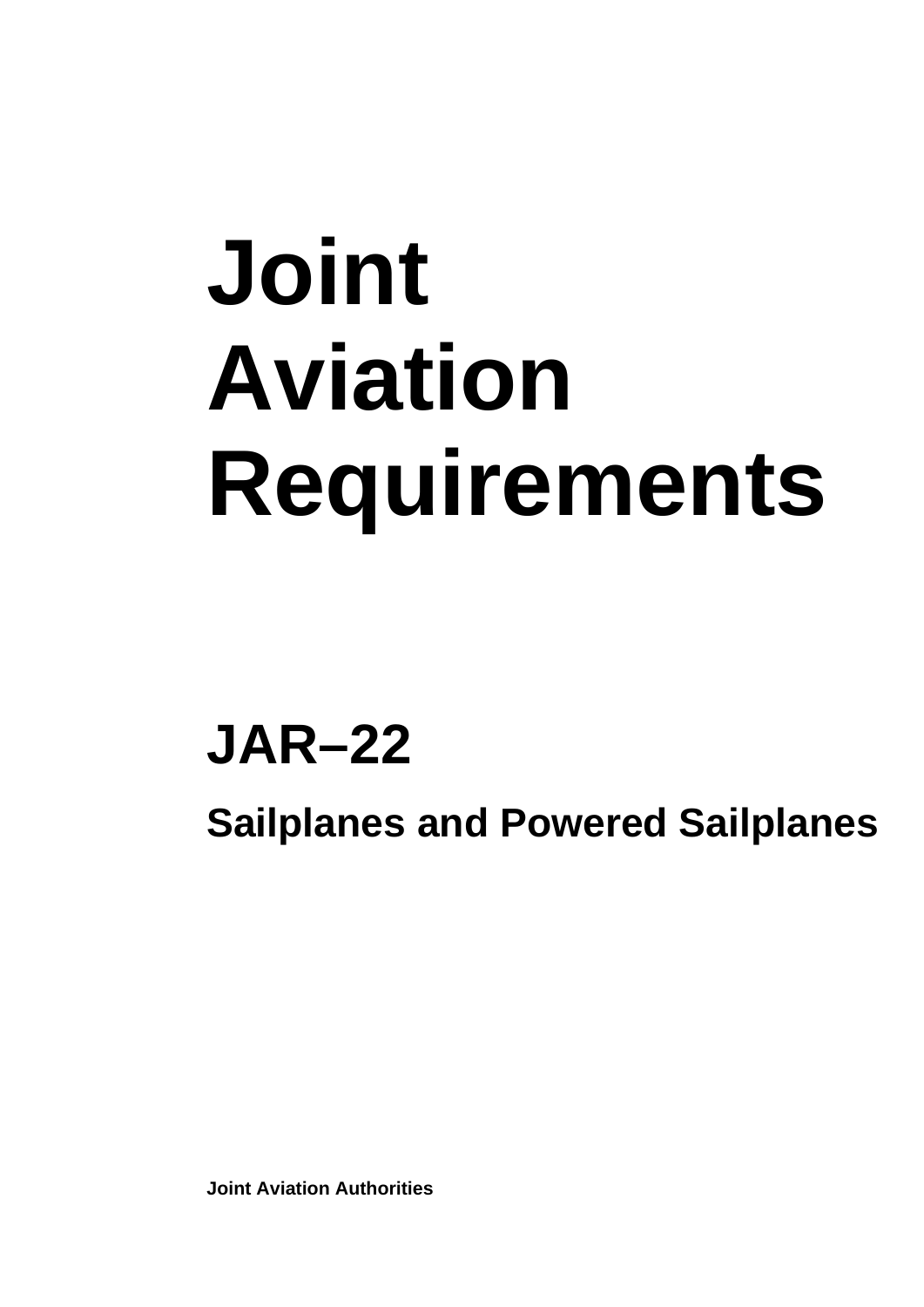# **Joint Aviation Requirements**

## **JAR–22**

### **Sailplanes and Powered Sailplanes**

Amendment 9 February 2007

All rights reserved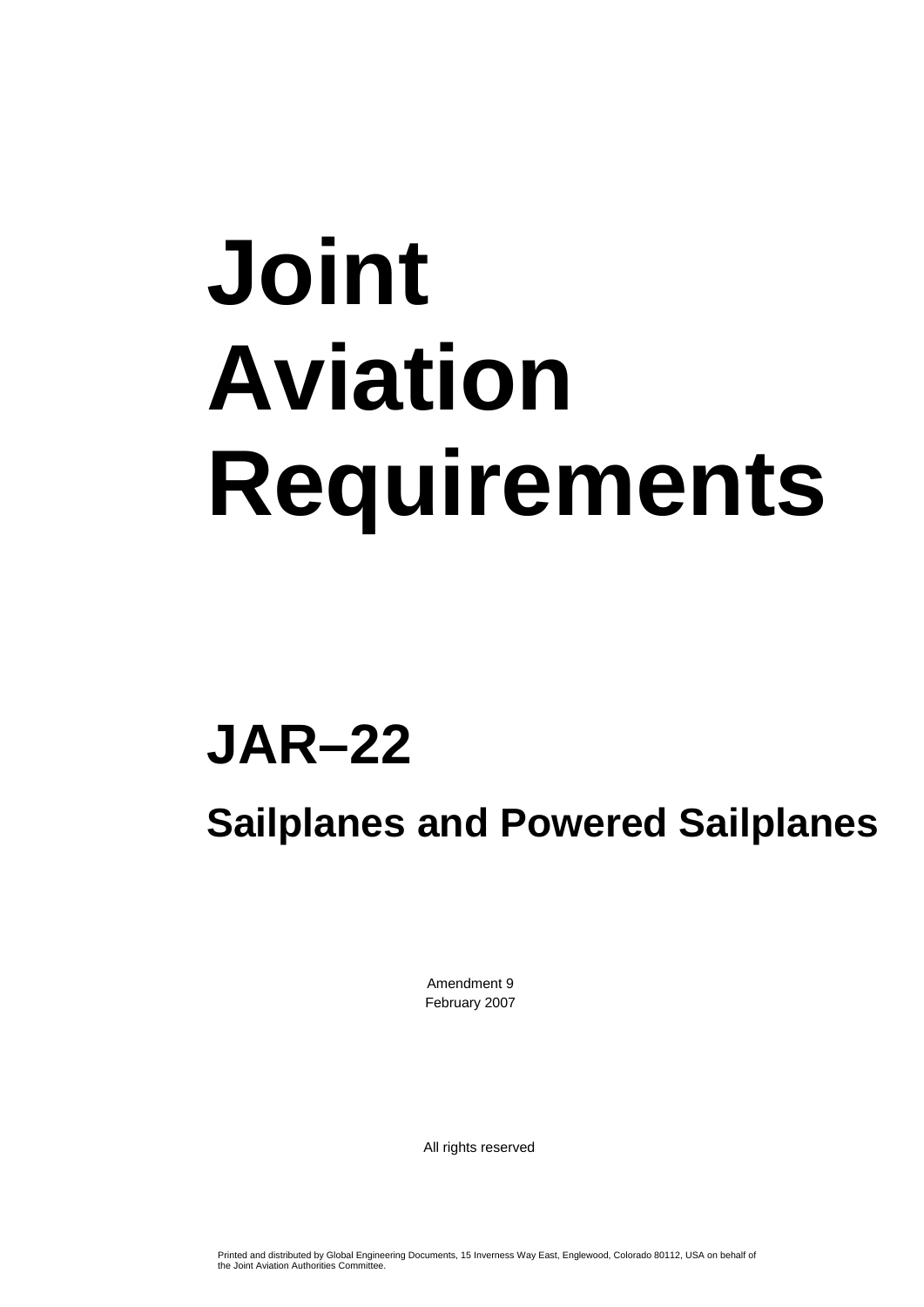The members of the Joint Aviation Authorities Committee are representatives of the Civil Aviation Authorities of the countries and of the European Aviation Safety Agency (EASA) that have signed the 'Arrangements Concerning the Development and the Acceptance of Joint Aviation Requirements'. A list of these members is kept by European Civil Aviation Conference, 3 bis Villa Emile Bergerat, 92522 NEUILLY SUR SEINE Cedex, France.\*

Further printed copies of the Joint Aviation Authorities Documents can be purchased from Global Engineering Documents, whose world wide offices are listed on the JAA website [\(www.jaa.nl](http://www.jaa.nl/)) and Global website ([www.global.ihs.com\).](http://www.global.ihs.com)/)

For electronic versions of Joint Aviation Authorities Documents please refer to the website of Information Handling Services (IHS) on [www.ihsaviation.com](http://www.ihsaviation.com/), where you will find information on how to order.

Enquiries regarding the contents should be addressed to Central JAA, Saturnusstraat 50, PO Box 3000, 2130 KA HOOFDDORP, Netherlands (E-mail publications@jaa.nl).

\* These members are:

**<sup>[</sup>**Albania, Armenia, Austria, Belgium, Bosnia & Herzegovina, Bulgaria, Croatia, Cyprus, Czech Republic, Denmark, Estonia, Finland, Former Yugoslav Republic of Macedonia (FYROM), France, Germany, Greece, Hungary, Iceland, Ireland, Italy, Latvia, Lithuania, Luxembourg, Malta, Monaco, Netherlands, Norway, Poland, Portugal, Republic of Moldova, Romania, Serbia & Montenegro, Slovak Republic, Slovenia, Spain, Sweden, Switzerland, Turkey, Ukraine, and United Kingdom.**]**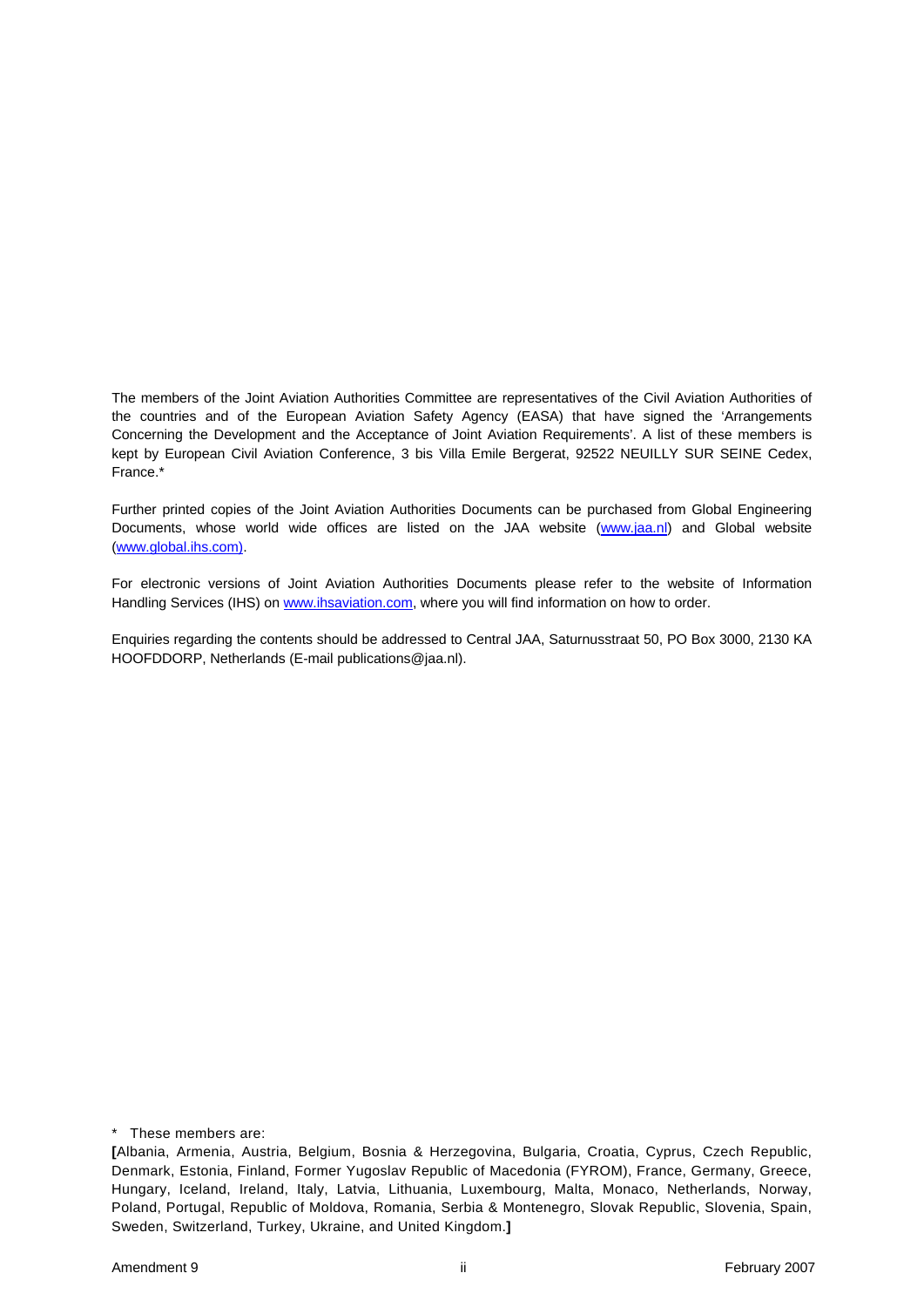JAR-22 Section 1A consists of:

- a) The articles 1 and 2 of the EASA Executive Director Decision 2003/13/RM dated 14 November 2003.
- b) The subparts of Book 1 of the Annex to the EASA Executive Director Decision 2003/13/RM dated 14 November 2003 (also called CS-22).

JAR-22 Section 1B consists of:

#### INTENTIONALLY LEFT BLANK

JAR-22 Section 2 consists of:

- a) The appendices of book 1 of the Annex to the EASA Executive Director Decision 2003/13/RM dated 14 November 2003 (also called CS-22).
- b) Book 2 of the Annex to the EASA Executive Director Decision 2003/13/RM dated 14 November 2003 (also called CS-22).

Note:

For all references to Agency please read Joint Aviation Authorities/Authority as appropriate.